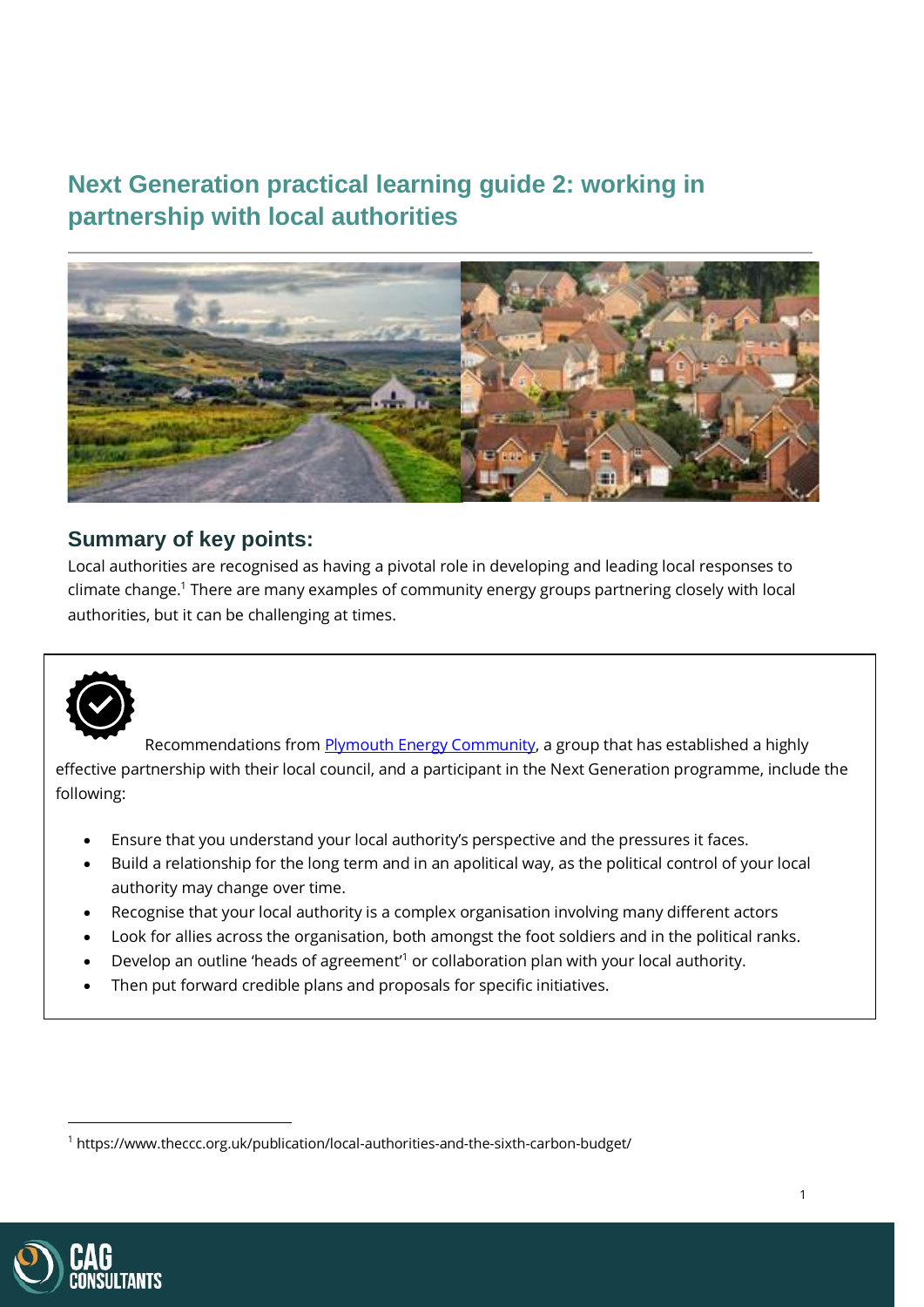## **Learning from the Next Generation programme:**

Local authorities play many roles in communities and are potentially important allies for community energy groups. But they may not always appreciate the benefits that working with community energy groups can bring. In practice, there are potential benefits from collaboration on both sides, as shown in the table below.

| What's in it for the community energy group?                                                                                                                                                                                                                                                                                                                                                                                                                               | What's in it for the local authority?                                                                                                                                                                                                                                                                                                                                                                                                                                                                                                                                                                                             |
|----------------------------------------------------------------------------------------------------------------------------------------------------------------------------------------------------------------------------------------------------------------------------------------------------------------------------------------------------------------------------------------------------------------------------------------------------------------------------|-----------------------------------------------------------------------------------------------------------------------------------------------------------------------------------------------------------------------------------------------------------------------------------------------------------------------------------------------------------------------------------------------------------------------------------------------------------------------------------------------------------------------------------------------------------------------------------------------------------------------------------|
| Access to assets including buildings and<br>land owned by the council.<br>Support on planning issues.<br>Coordination with other activities<br>(including Climate Emergency/Net Zero<br>initiatives).<br>Potential access to funding.<br>$\overline{\phantom{a}}$<br>Credibility in the eyes of local<br>stakeholders and/or funders.<br>Framework contracts for supply of<br>$\overline{\phantom{a}}$<br>energy goods and services at scale.<br>Access to expert support. | Community-led projects can help the local<br>$\overline{\phantom{0}}$<br>authority to implement its Climate<br>Emergency strategy or plan.<br>Added social value compared to commercial<br>$\overline{\phantom{a}}$<br>suppliers (e.g. through fuel poverty activities<br>and community benefit funds).<br>A route to engagement with the local<br>$\overline{\phantom{a}}$<br>community.<br>Access to knowledgeable, often expert, and<br>$\overline{\phantom{a}}$<br>committed pro-climate individuals within the<br>community.<br>Indirect access to specific funds and<br>$\overline{\phantom{0}}$<br>community share raises. |
|                                                                                                                                                                                                                                                                                                                                                                                                                                                                            |                                                                                                                                                                                                                                                                                                                                                                                                                                                                                                                                                                                                                                   |

However, it is important to remember that local authorities are large, complex organisations with many different roles and functions, comprised of many different individuals and groupings, ranging from the party affiliations of elected members to the departmental affiliations of council officers. Therefore you should remember to tailor your approach to best fit the needs and priorities of the individuals you approach.

There are a number of important ways in which your community energy group can interact with your local authority. The list below is not exhaustive but provides a starting point.

#### **Via Climate Emergency plans:** Find ou[t here](https://www.climateemergency.uk/blog/list-of-councils/)

whether your local authority has declared a 'Climate Emergency' – this would show that they have seniorlevel commitment to tackle climate change. Some councils have already developed Climate Action or Net Zero Plans but others are still working out how to do this. Your community energy group can help to play a role in the development of Net Zero plans, or help deliver local energy projects or help the local authority to engage with the wider community on energy and climate issues.



Starting in 2016, Bristol City Council supported community energy initiatives by funding 39 projects through the **Bristol Community Energy** [Fund,](https://www.bristolcommunityenergy.co.uk/) issuing both grants and loans to local groups. This built on earlier partnership working with the community-led Bristol Energy Network. While the Council is now leading a number of major initiatives itself (e.g. district heat networks), it continues to see community energy as vital to tackling the Climate Emergency.

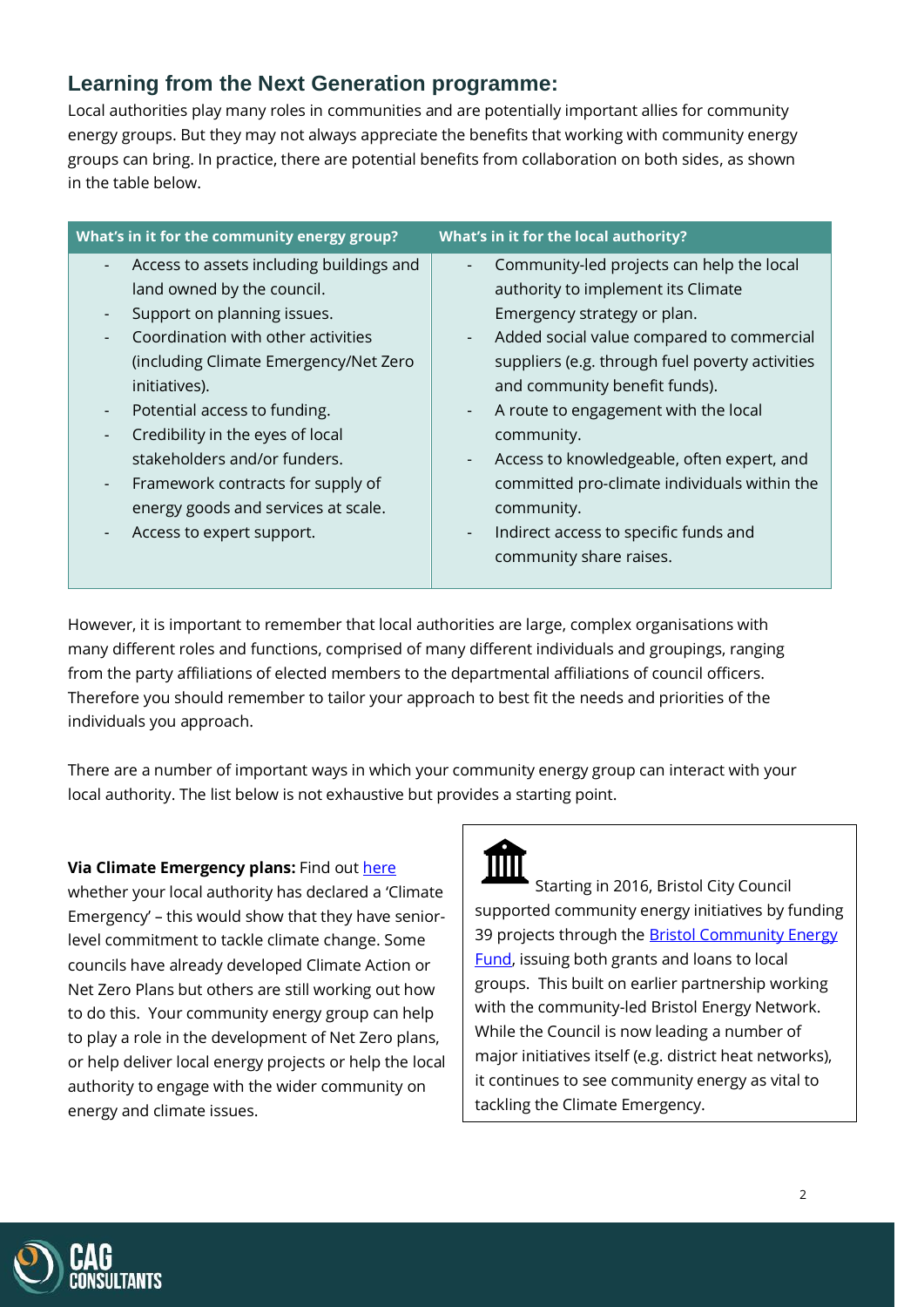#### **Access to buildings and other assets:**

In contrast to most community energy groups, local authorities are major owners of assets, including council buildings, car parks, school buildings, council housing, parks and other council-owned land. Such assets are often central to enabling community energy initiatives. For example[, Chester](http://www.chestercommunityenergy.org.uk/)  [Community Energy,](http://www.chestercommunityenergy.org.uk/) one of the Next Generation groups, has worked with their local authority to put solar PV installations on municipal car parks. Chester Community Energy were able to raise funds for this initiative through a community share offer, a mechanism which enabled them to take forward a development that their council was not in a position to finance.



[CREW Energy](https://www.crewenergy.london/) is working to install heat pumps in London. In some London boroughs, they have identified planning policy as a barrier to the installation of air source heat pumps in smaller houses, because of a requirement that heat pumps need to be sited at least one meter from a neighbouring property.

**Planning and CILS policy:** To anticipate and tackle planning issues relating to energy efficiency and low carbon energy get to know the planning department within your local authority. Take up opportunities to comment on the Local Plan to ensure that policies are supportive of sustainable energy (e.g. heat pumps, solid wall insulation, heat networks and so on). For example, check the criteria that your local authority uses for the allocation of funding raised from developers via the 'Community Infrastructure Levy' (CILS) – there may be scope for this to support community-led projects, now or in the future. Changes to planning policy are a slow, but powerful way of changing the system.

#### **Procurement frameworks for energy**

**goods and services:** the Social Value Act (2012) allows local authorities to incorporate social value into their procurement criteria. This can favour community and voluntary sector groups that have social rather than profit objectives. Talk to your local authority about the criteria they use and encourage them to consider wider use of social value clauses. Some councils are considering purchase of renewable electricity or carbon credits from community energy groups



[Brighton Energy Co-op](https://brightonenergy.org.uk/) and [BHESCo](https://bhesco.co.uk/) have installed solar PV on schools under a framework agreement with Brighton City Council. Brighton Energy Coop has worked slowly and steadily to nurture their relationship with elected members and officers over many years – while it can be slow to get this relationship moving, it's worth it because of the potential to be involved in large scale, far-reaching projects with the council.

through 'synthetic' or 'sleeved' Power Purchase Agreements. See Devon County Council's [report,](https://cagconsultants.co.uk/wp-content/uploads/2021/06/Final-Report-March2021.pdf) prepared by CAG Consultants, for further information about the potential for synthetic PPAs.

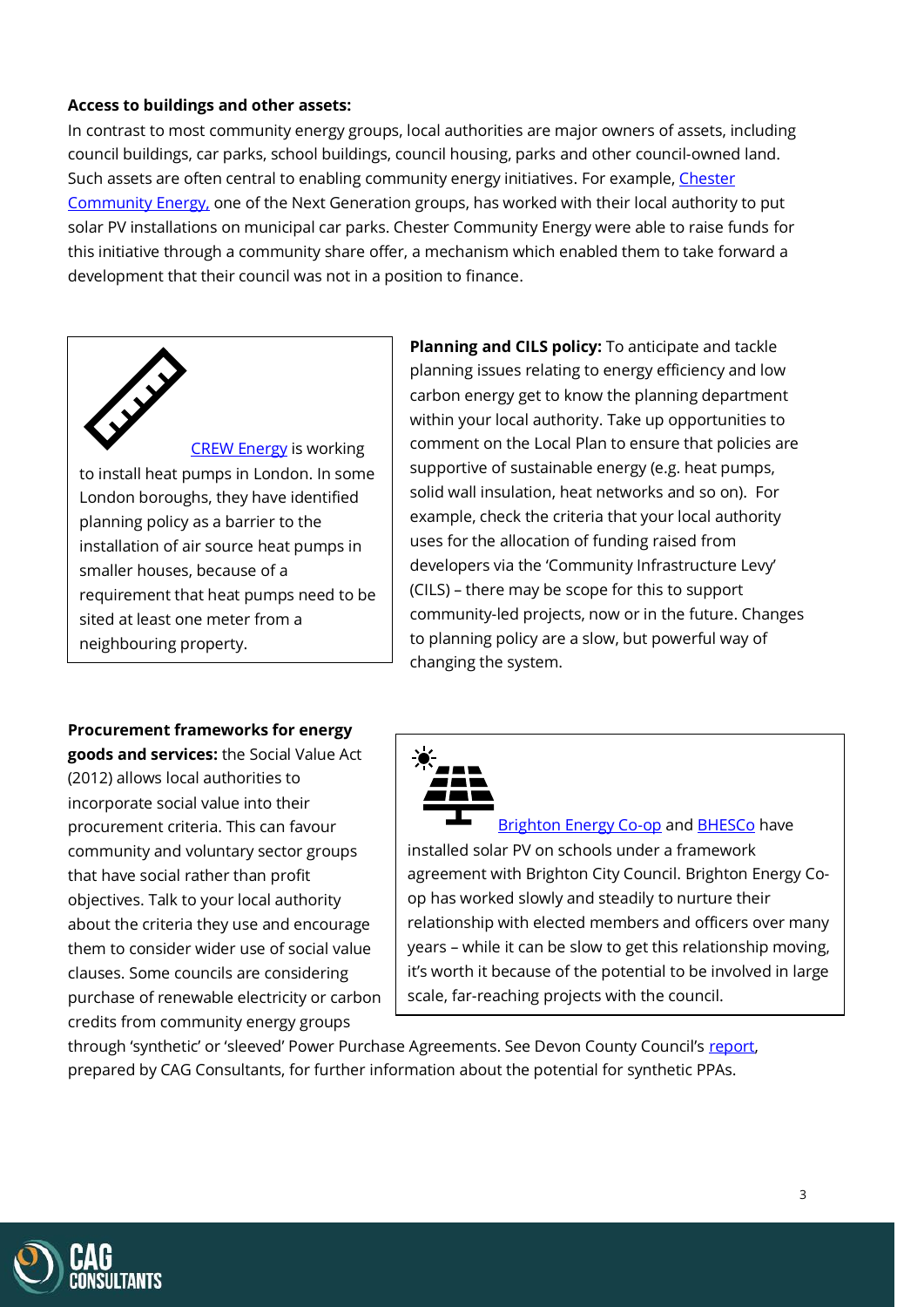**Collaboration on electric vehicle (EV) chargepoints:** many local authorities are already involved, or considering getting involved, in supporting the roll-out of EV charge point infrastructure. There is scope for collaboration on such developments with community energy groups, particularly in rural areas which have insufficient demand to tempt commercial operators but might offer scope for a community-led EV car club. Further detail about [Nadder Community Energy's](https://www.nadderce.org.uk/) work on community car clubs, within the Next Generation programme, can be found [here.](https://www.tisburyelectriccarclub.com/)



### **How do you build your relationship with your local authority?**

If your community energy group is looking to develop and build its relationship with your local authority, some suggested starting points are:

- **Find allies within the organisation** find out whether there is a 'Climate Emergency', 'Sustainability' or 'Low Carbon' officer and reach out to them. They are likely to be a good starting point.
- **Look for senior level support:** you also need to develop support amongst higher level officers and elected members who have more say in council decisions. You could start by inviting key individuals to speak at one of your events or attend the opening of one of your projects.
- **Build the relationship over time:** there are risks to allying your group too closely to one political party. A broader approach may make your relationship more resilient to future change in the majority party within the council.
- **Consider setting up a co-operation agreement or collaboration plan:** this does not need to include project plans or details but can be a useful way of establishing a collaborative relationship that can survive changes in personnel or political leadership.
- **Put forward credible plans and proposals for specific initiatives:** looking professional is important. So make sure that your ideas are well thought-through before formally submitting them to your local authority. If you have a trustee who has experience of bid or proposal writing, this may be helpful.



**Co-operation agreement:** [Bath & West Community Energy](https://www.bwce.coop/) developed a simple agreement with their local authority, stating the intention for the two organisations to work collaboratively together, highlighting the benefits of doing this and describing some of the ways in which the relationship would work. [Plymouth Energy Community](https://plymouthenergycommunity.com/) have a similar 'collaboration plan' agreement with Plymouth City Council.